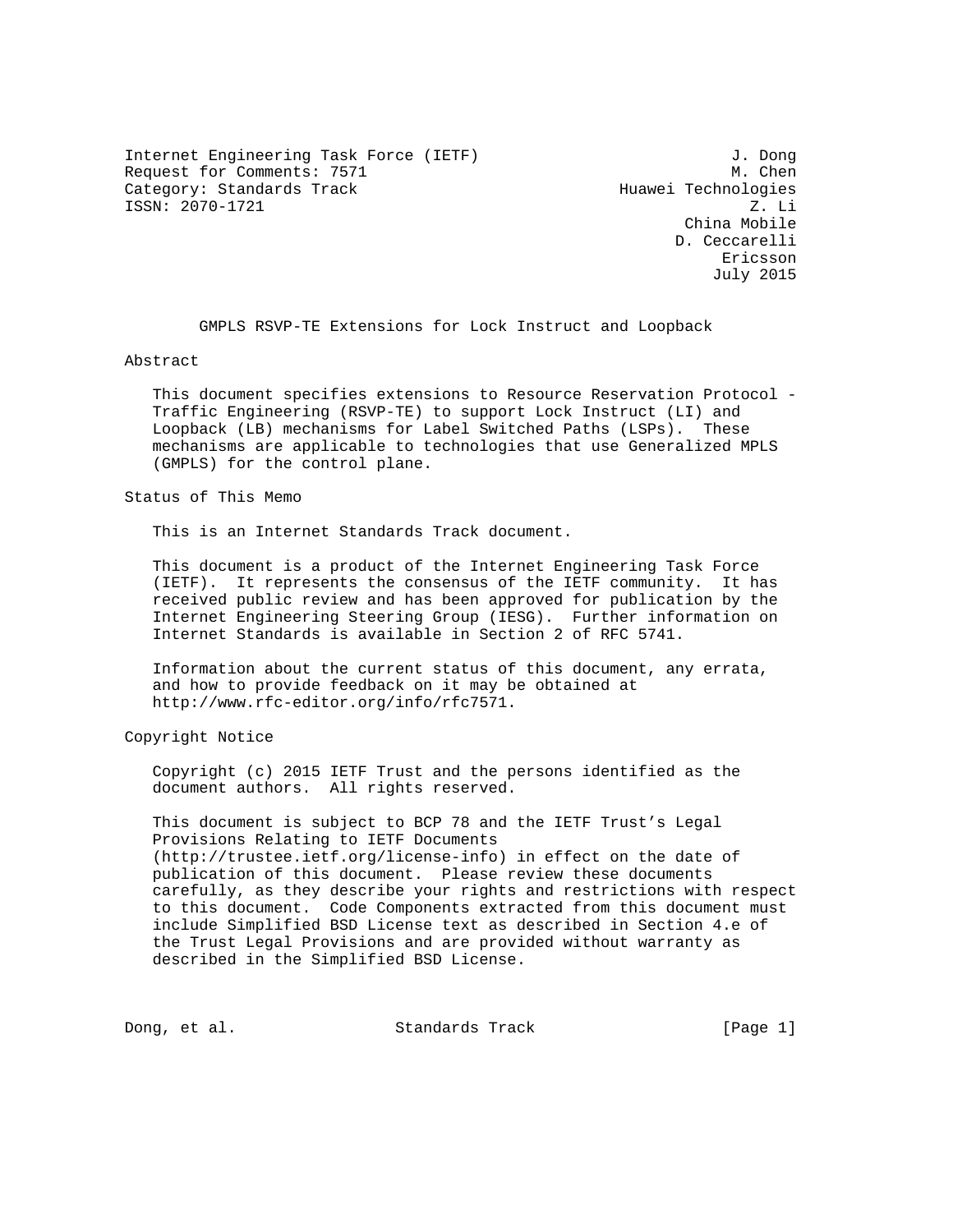Table of Contents

| 1.1. Requirements Language              |   |
|-----------------------------------------|---|
| 2. Flaq Definitions for LI and LB       |   |
| 2.1. Lock Instruct Indication           | 3 |
| Extensions for Loopback<br>2.2.         | 3 |
|                                         | 3 |
| 3.1.                                    | 3 |
|                                         | 4 |
|                                         | 6 |
|                                         | 6 |
| RSVP Error Value Sub-Codes<br>4.2.      | 6 |
| 4.3. Allocation Rule for ERO Subobjects | 6 |
|                                         | 7 |
| რ.                                      | 7 |
| Normative References<br>6.1.            | 7 |
| 6.2. Informative References             | 8 |
|                                         | 9 |
|                                         | 9 |

## 1. Introduction

 The requirements for Lock Instruct (LI) and Loopback (LB) in the Multiprotocol Label Switching Transport Profile (MPLS-TP) are specified in [RFC5860], and the framework of LI and LB is specified in [RFC6371]. A Label Switched Path (LSP) that is locked, using LI, is prevented from carrying user data traffic. The LB function can only be applied to an LSP that has been previously locked.

 In general, the LI and LB are useful Operations, Administration, and Maintenance (OAM) functions for technologies that use Generalized MPLS (GMPLS) for the control plane, e.g., time-division multiplexing, wavelength-division multiplexing, and packet switching. It is natural to use and extend the GMPLS control-plane protocol to provide a unified approach for LI and LB provisioning in all these technologies.

 [RFC7487] specifies the RSVP-TE extensions for the configuration of proactive MPLS-TP OAM functions, such as Continuity Check (CC), Connectivity Verification (CV), Delay Measurement (DM), and Loss Measurement (LM). The provisioning of on-demand OAM functions such as LI and LB are not covered in that document.

 This document specifies extensions to Resource Reservation Protocol- Traffic Engineering (RSVP-TE) to support lock instruct and loopback mechanisms for LSPs. The mechanisms are applicable to technologies

Dong, et al. Standards Track [Page 2]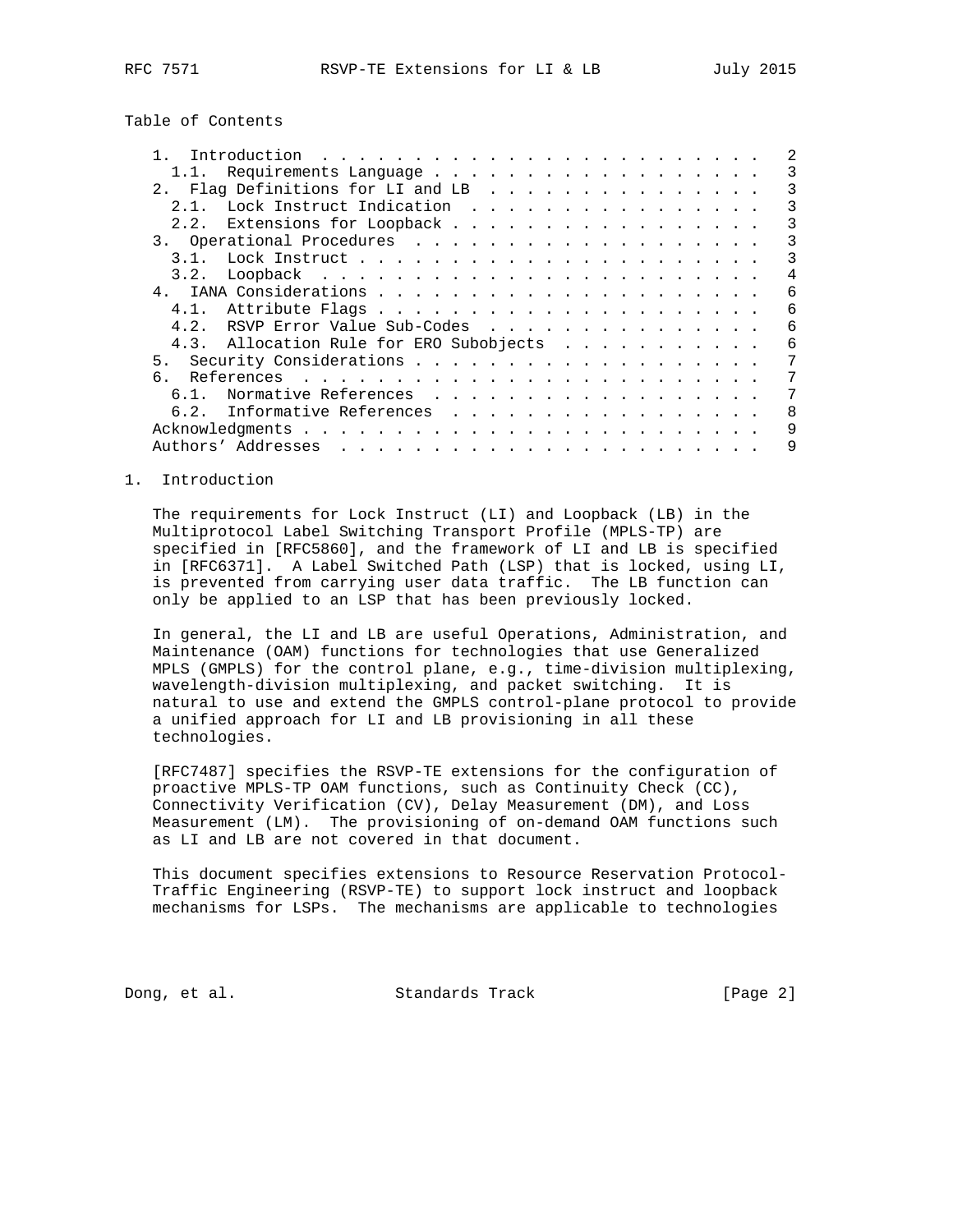that use GMPLS for the control plane. For a network supporting MPLS- TP, the mechanisms defined in this document are complementary to [RFC6435].

1.1. Requirements Language

 The key words "MUST", "MUST NOT", "REQUIRED", "SHALL", "SHALL NOT", "SHOULD", "SHOULD NOT", "RECOMMENDED", "MAY", and "OPTIONAL" in this document are to be interpreted as described in RFC 2119 [RFC2119].

- 2. Flag Definitions for LI and LB
- 2.1. Lock Instruct Indication

 In order to indicate the lock/unlock status of the LSP, the A (Administratively down) bit in the Administrative Status (ADMIN\_STATUS) Object [RFC3471] [RFC3473] is used.

2.2. Extensions for Loopback

 In order to indicate the loopback mode of LSP, a new bit flag is defined in the Attribute Flags TLV [RFC5420].

Loopback flag:

 This flag indicates a particular node on the LSP is required to enter loopback mode. This can also be used for specifying the loopback state of the node.

- Bit number: 13
- Attribute flag carried in Path message: Yes
- Attribute flag carried in Resv message: No

 - Attribute flag carried in the Record Route Object (RRO) Attributes subobject: Yes

## 3. Operational Procedures

## 3.1. Lock Instruct

 When an ingress node intends to put an LSP into lock mode, it MUST send a Path message with the Administratively down (A) bit used as specified above and the Reflect (R) bit in the ADMIN\_STATUS Object set.

Dong, et al. Standards Track [Page 3]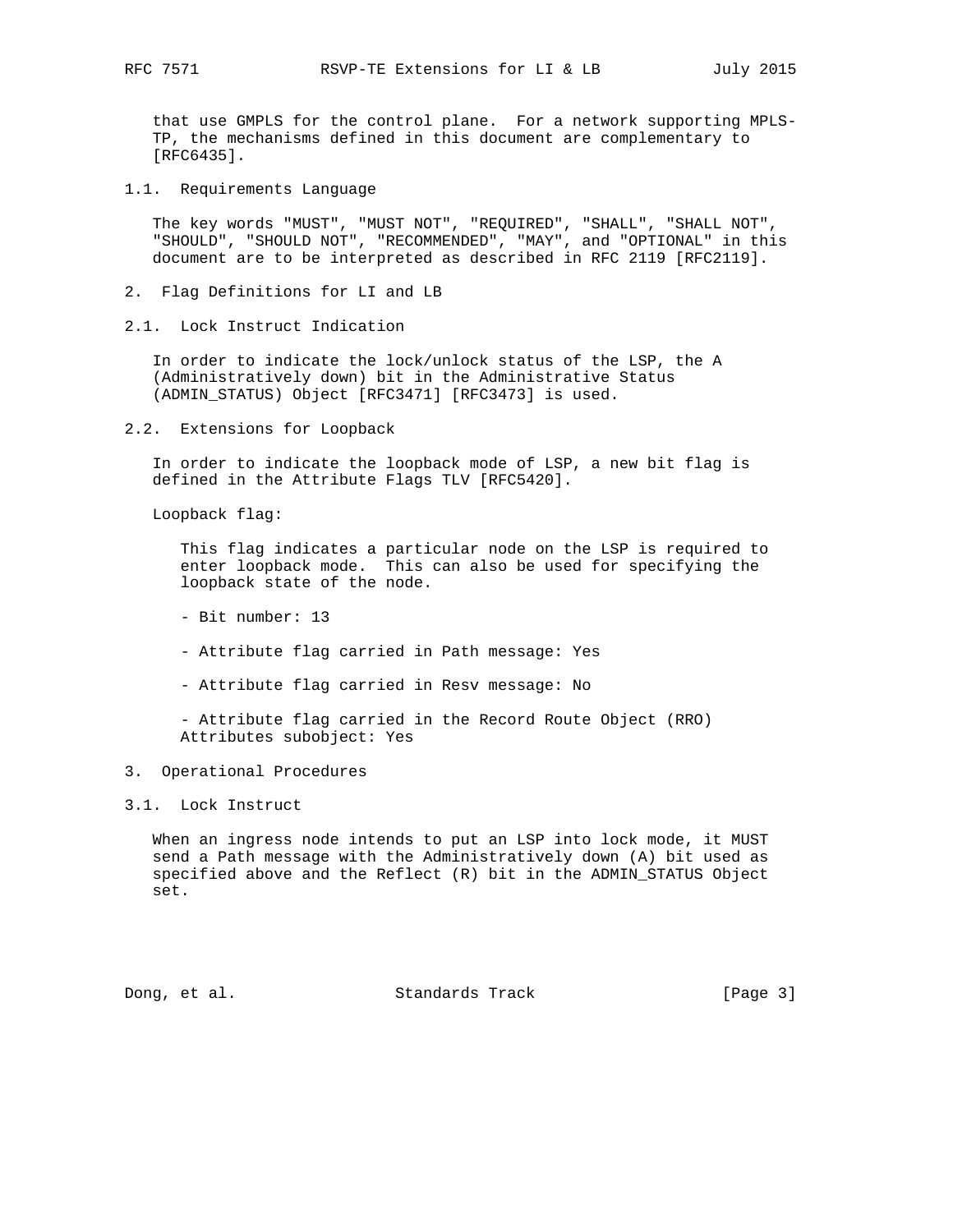On receipt of this Path message, the egress node SHOULD try to take the LSP out of service. If the egress node locks the LSP successfully, it MUST send a Resv message with the A bit in the ADMIN\_STATUS Object set. Otherwise, it MUST send a PathErr message with the Error Code "OAM Problem" [RFC7260] and the new Error Value "Lock Failure", and the following Resv messages MUST be sent with the A bit cleared.

 When an LSP is put in lock mode, the subsequent Path and Resv messages MUST keep the A bit in the ADMIN\_STATUS Object set.

 When the ingress node intends to take the LSP out of the lock mode, it MUST send a Path message with the A bit in the ADMIN\_STATUS Object cleared.

 On receipt of this Path message, the egress node SHOULD try to bring the LSP back to service. If the egress node unlocks the LSP successfully, it MUST send a Resv message with the A bit in the ADMIN\_STATUS Object cleared. Otherwise, it MUST send a PathErr message with the Error Code "OAM Problem" [RFC7260] and the new Error Value "Unlock Failure", and the following Resv messages MUST be sent with the A bit set.

 When an LSP is taken out of lock mode, the subsequent Path and Resv messages MUST keep the A bit in the ADMIN\_STATUS Object cleared.

3.2. Loopback

 The loopback request can be sent either to the egress node or to a particular intermediate node. The mechanism defined in [RFC7570] is used for addressing the loopback request to a particular node on the LSP. The ingress node MUST ensure that the LSP is in lock mode before it requests setting a particular node on the LSP into loopback mode.

 When an ingress node intends to put a particular node on the LSP into loopback mode, it MUST send a Path message with the Loopback Attribute Flag defined above in the Attribute Flags TLV set. The mechanism defined in [RFC7570] is used to address the loopback request to the particular node. The ingress node MUST ensure that the entity at which loopback is intended to occur is explicitly identified by the immediately preceding subobject of the Explicit Route Object (ERO) Hop Attributes subobject. The Administratively down (A) bit in the ADMIN\_STATUS Object MUST be kept set to indicate that the LSP is still in lock mode.

Dong, et al. Standards Track [Page 4]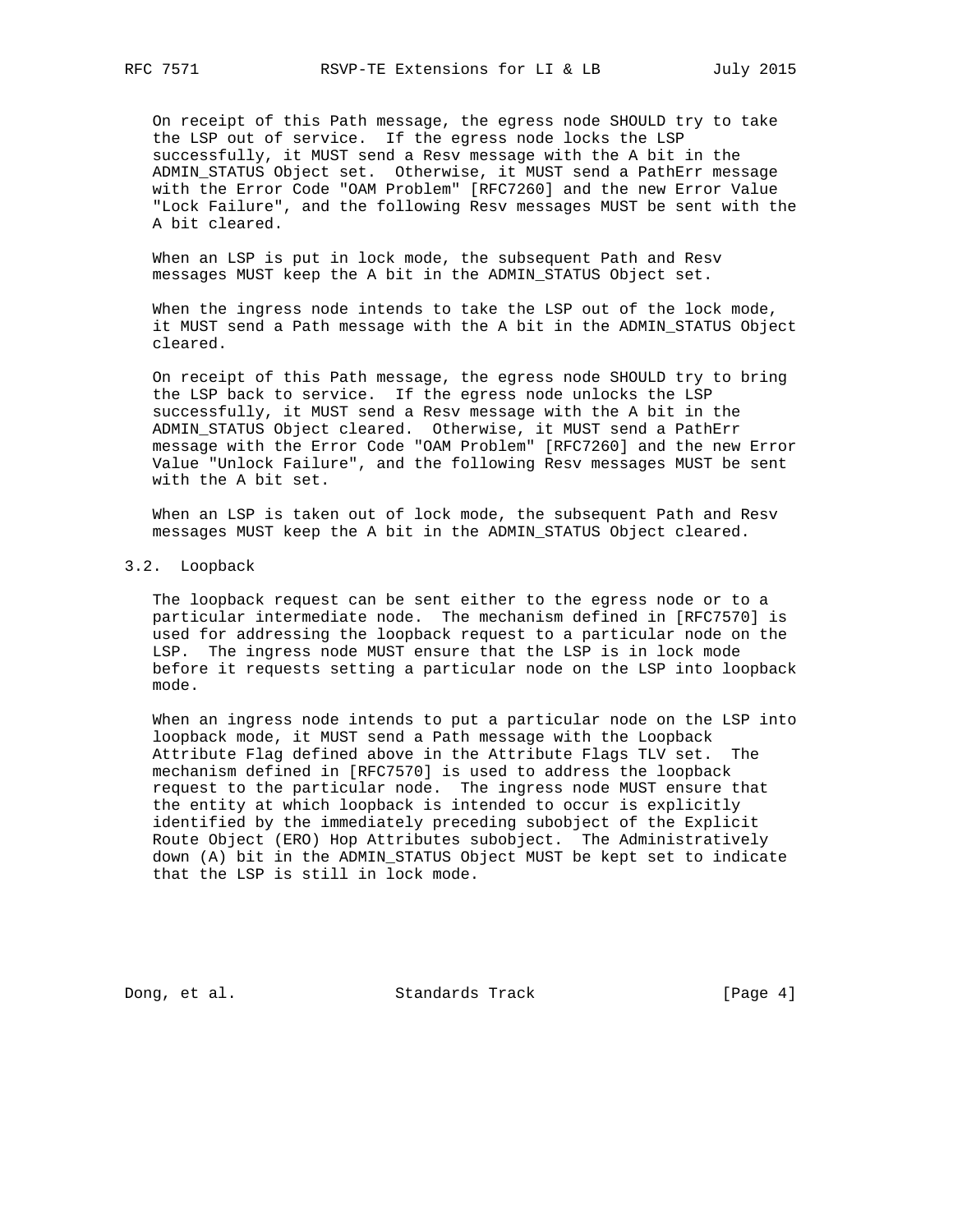On receipt of this Path message, the target node of the loopback request MUST check if the LSP is in lock mode by verifying that the Administratively down (A) bit is set in the ADMIN\_STATUS Object. If the bit is not set, the loopback request MUST be ignored. If the bit is set, the node MUST check that the desired loopback entity is explicitly identified by the ERO subobject prior to the ERO Hop Attributes subobject. Currently, the type value MUST be verified to be less than 32 (i.e., able to identify a specific entity where a loopback can occur; see Section 4.3), and for type values 1 (IPv4 prefix) and 2 (IPv6 prefix), the prefix length MUST be 32 and 128, respectively. If the desired loopback entity is not explicitly identified, the request MUST be ignored and a "Bad EXPLICIT\_ROUTE object" error SHOULD be generated. Otherwise, the node SHOULD try to put the LSP into loopback mode. The loopback SHOULD be enabled on the entity identified by the ERO subobject immediately prior to the ERO Hop Attributes subobject. If the immediately preceding subobject is a label subobject [RFC3473], the loopback SHOULD be enabled for the direction indicated by the U bit of the label subobject.

 If the node puts the LSP into loopback mode successfully, it MUST set the Loopback Attribute Flag if it adds, per [RFC7570], an RRO Hop Attributes subobject to the RRO of a Path or Resv message. The Administratively down (A) bit in the ADMIN\_STATUS Object MUST be kept set in the message. If the node cannot put the LSP into loopback mode, it MUST send a PathErr message with the Error Code "OAM Problem" [RFC7260] and the new Error Value "Loopback Failure".

 When the ingress node intends to take the particular node out of loopback mode, it MUST send a Path message with the Loopback Attribute Flag in the Attribute Flags TLV cleared. The mechanism defined in [RFC7570] is used to indicate that the particular node SHOULD exit loopback mode for this LSP. The Administratively down (A) bit in the ADMIN\_STATUS Object MUST be kept set to indicate the LSP is still in lock mode.

 On receipt of this Path message, the target node SHOULD try to take the LSP out of loopback mode. If the node takes the LSP out of loopback mode successfully, it MUST clear the Loopback Attribute Flag in the RRO Hop Attributes subobject and push this subobject onto the RRO object in the corresponding Path or Resv message. The Administratively down (A) bit in the ADMIN\_STATUS Object MUST be kept set in the message. Otherwise, the node MUST send a PathErr message with the Error Code "OAM Problem" [RFC7260] and the new Error Value "Exit Loopback Failure".

 After the loopback mode is cleared successfully, the ingress node MAY remove the Lock Instruct using the mechanism defined in Section 3.1. The ingress node MUST NOT request to exit lock mode if the LSP is

Dong, et al. Standards Track [Page 5]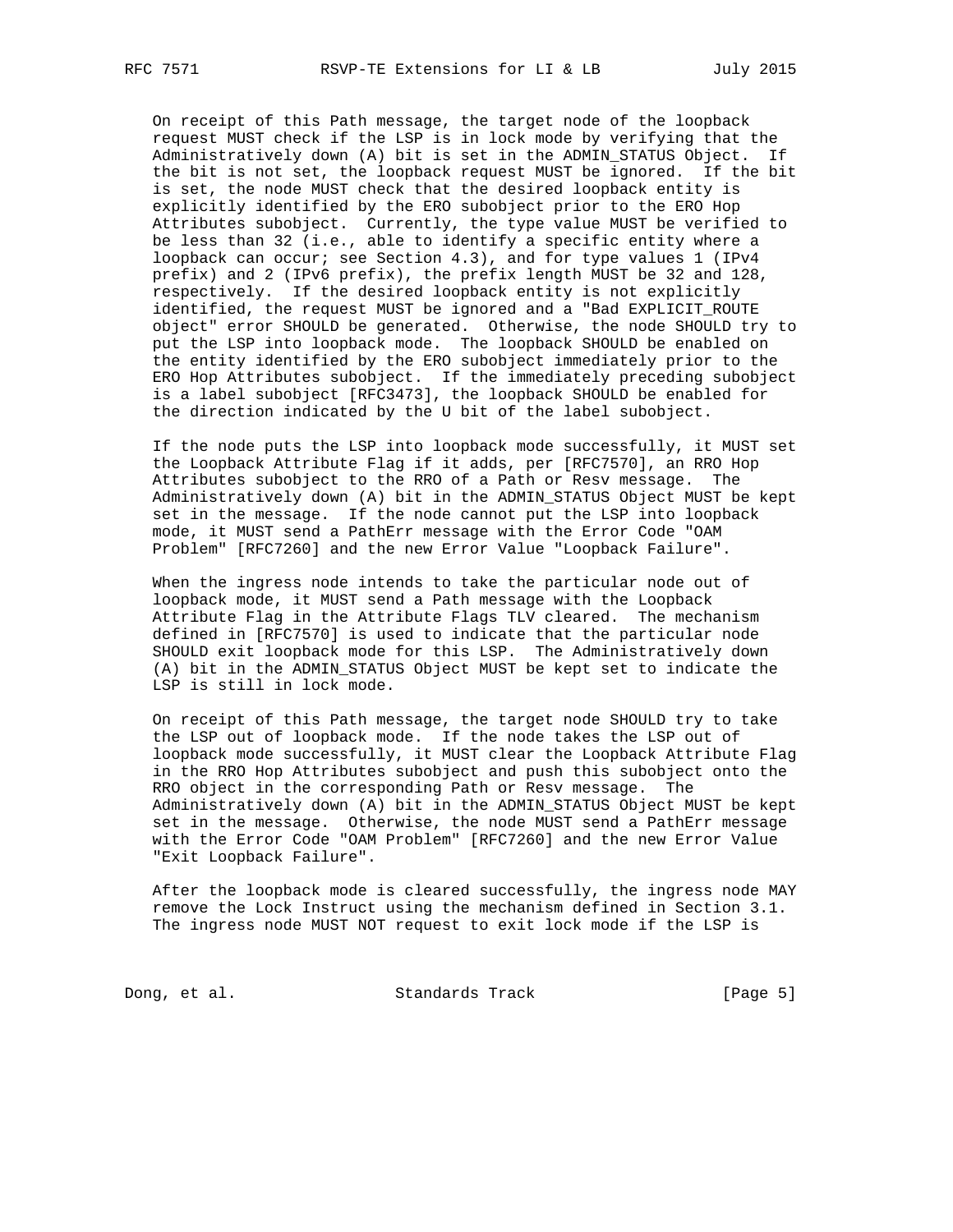still in loopback mode. The egress node MUST ignore such a request when the LSP is still in loopback mode.

4. IANA Considerations

 IANA has assigned new values defined in this document and summarized in this section.

4.1. Attribute Flags

 IANA maintains a registry called "Resource Reservation Protocol- Traffic Engineering (RSVP-TE) Parameters" with a sub-registry called "Attribute Flags".

IANA has assigned a new bit flag as follows:

| Bit |                 | Attribute   Attribute                           |    |  |                           |
|-----|-----------------|-------------------------------------------------|----|--|---------------------------|
|     | No.   Name      | Flags Path   Flags Resv   RRO   ERO   Reference |    |  |                           |
|     |                 |                                                 |    |  |                           |
|     | 13 Loopback Yes |                                                 | Νo |  | Yes   Yes   this document |

#### 4.2. RSVP Error Value Sub-Codes

 IANA maintains a registry called "Resource Reservation Protocol (RSVP) Parameters" with a sub-registry called "Error Codes and Globally-Defined Error Value Sub-Codes".

 IANA has assigned four new Error Value sub-codes for the "OAM Problem" Error Code:

| Value | Description           | Reference     |
|-------|-----------------------|---------------|
| 26    | Lock Failure          | this document |
| 27    | Unlock Failure        | this document |
| 28    | Loopback Failure      | this document |
| 29    | Exit Loopback Failure | this document |

# 4.3. Allocation Rule for ERO Subobjects

 IANA maintains a registry called "Resource Reservation Protocol (RSVP) Parameters" with a sub-registry called "Class Names, Class Numbers, and Class Types".

 For Explicit Route Object, the allocation rule for subobject types in the range  $5-31$  (0x05 - 0x1F) has been updated as:

5-31 Unassigned (For explicit resource identification)

Dong, et al. Standards Track [Page 6]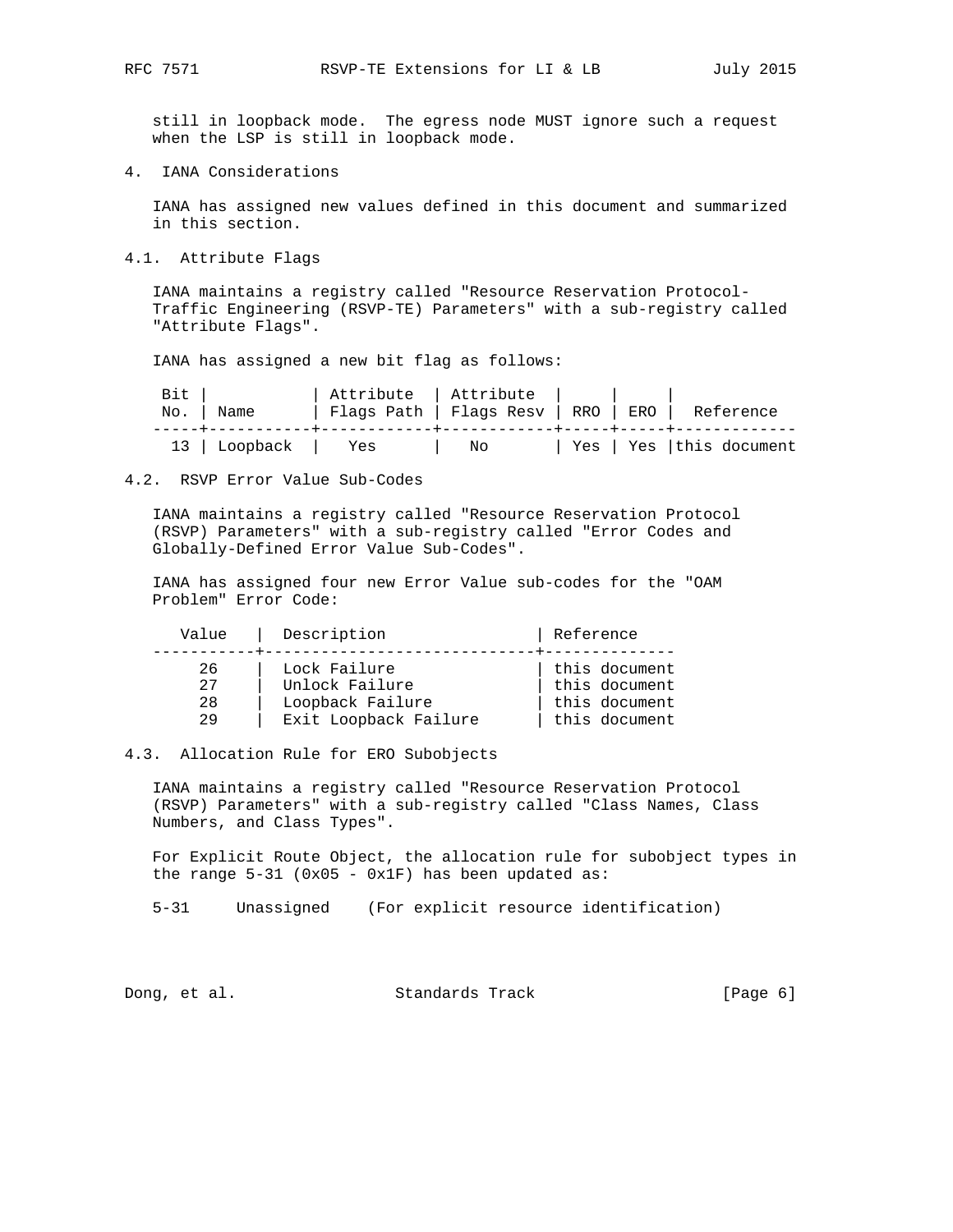## 5. Security Considerations

 This document does not introduce any new security issues beyond those identified in [RFC3209], [RFC3473], and [RFC7570]. For a more comprehensive discussion of GMPLS security and attack mitigation techniques, please see "Security Framework for MPLS and GMPLS Networks" [RFC5920].

 In addition, the reporting of the loopback status using the RRO may reveal details about the node that the operator wishes to remain confidential. The privacy considerations as described in paragraph 3 of Section 5 of [RFC7570] also apply to this document.

- 6. References
- 6.1. Normative References
	- [RFC2119] Bradner, S., "Key words for use in RFCs to Indicate Requirement Levels", BCP 14, RFC 2119, DOI 10.17487/RFC2119, March 1997, <http://www.rfc-editor.org/info/rfc2119>.
	- [RFC3209] Awduche, D., Berger, L., Gan, D., Li, T., Srinivasan, V., and G. Swallow, "RSVP-TE: Extensions to RSVP for LSP Tunnels", RFC 3209, DOI 10.17487/RFC3209, December 2001, <http://www.rfc-editor.org/info/rfc3209>.
	- [RFC3471] Berger, L., Ed., "Generalized Multi-Protocol Label Switching (GMPLS) Signaling Functional Description", RFC 3471, DOI 10.17487/RFC3471, January 2003, <http://www.rfc-editor.org/info/rfc3471>.
	- [RFC3473] Berger, L., Ed., "Generalized Multi-Protocol Label Switching (GMPLS) Signaling Resource ReserVation Protocol- Traffic Engineering (RSVP-TE) Extensions", RFC 3473, DOI 10.17487/RFC3473, January 2003, <http://www.rfc-editor.org/info/rfc3473>.
	- [RFC5420] Farrel, A., Ed., Papadimitriou, D., Vasseur, JP., and A. Ayyangarps, "Encoding of Attributes for MPLS LSP Establishment Using Resource Reservation Protocol Traffic Engineering (RSVP-TE)", RFC 5420, DOI 10.17487/RFC5420, February 2009, <http://www.rfc-editor.org/info/rfc5420>.

Dong, et al. Standards Track [Page 7]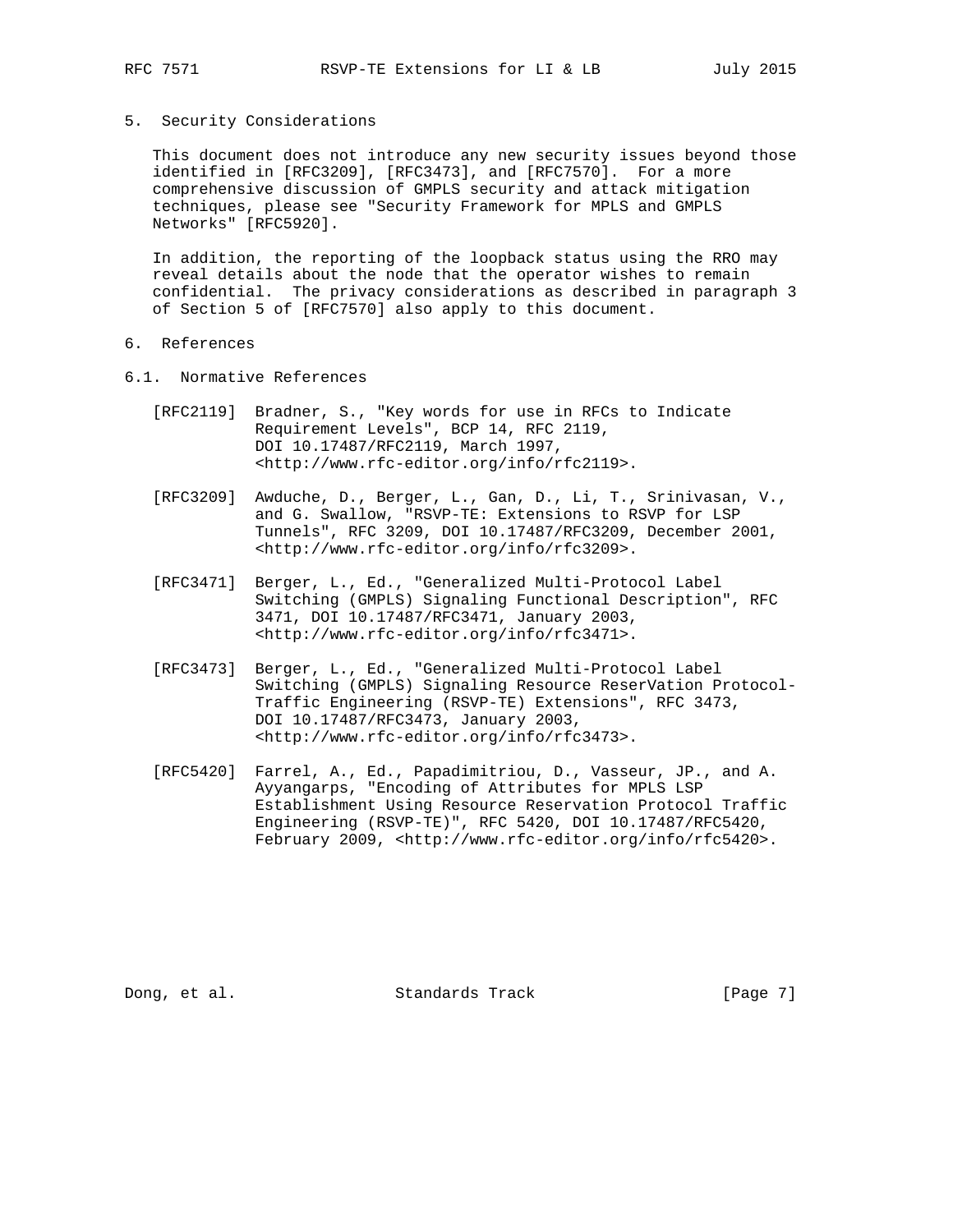- [RFC5860] Vigoureux, M., Ed., Ward, D., Ed., and M. Betts, Ed.,
	- "Requirements for Operations, Administration, and Maintenance (OAM) in MPLS Transport Networks", RFC 5860, DOI 10.17487/RFC5860, May 2010, <http://www.rfc-editor.org/info/rfc5860>.
	- [RFC7260] Takacs, A., Fedyk, D., and J. He, "GMPLS RSVP-TE Extensions for Operations, Administration, and Maintenance (OAM) Configuration", RFC 7260, DOI 10.17487/RFC7260, June 2014, <http://www.rfc-editor.org/info/rfc7260>.
	- [RFC7570] Margaria, C., Ed., Martinelli, G., Balls, S., and B. Wright, "Label Switched Path (LSP) Attribute in the Explicit Route Object (ERO)", RFC 7570, DOI 10.17487/RFC7570, July 2015, <http://www.rfc-editor.org/info/rfc7570>.
- 6.2. Informative References
	- [RFC5920] Fang, L., Ed., "Security Framework for MPLS and GMPLS Networks", RFC 5920, DOI 10.17487/RFC5920, July 2010, <http://www.rfc-editor.org/info/rfc5920>.
	- [RFC6371] Busi, I., Ed. and D. Allan, Ed., "Operations, Administration, and Maintenance Framework for MPLS-Based Transport Networks", RFC 6371, DOI 10.17487/RFC6371, September 2011, <http://www.rfc-editor.org/info/rfc6371>.
	- [RFC6435] Boutros, S., Ed., Sivabalan, S., Ed., Aggarwal, R., Ed., Vigoureux, M., Ed., and X. Dai, Ed., "MPLS Transport Profile Lock Instruct and Loopback Functions", RFC 6435, DOI 10.17487/RFC6435, November 2011, <http://www.rfc-editor.org/info/rfc6435>.
	- [RFC7487] Bellagamba, E., Takacs, A., Mirsky, G., Andersson, L., Skoldstrom, P., and D. Ward, "Configuration of Proactive Operations, Administration, and Maintenance (OAM) Functions for MPLS-Based Transport Networks Using RSVP- TE", RFC 7487, DOI 10.17487/RFC7487, March 2015, <http://www.rfc-editor.org/info/rfc7487>.

Dong, et al. Standards Track [Page 8]